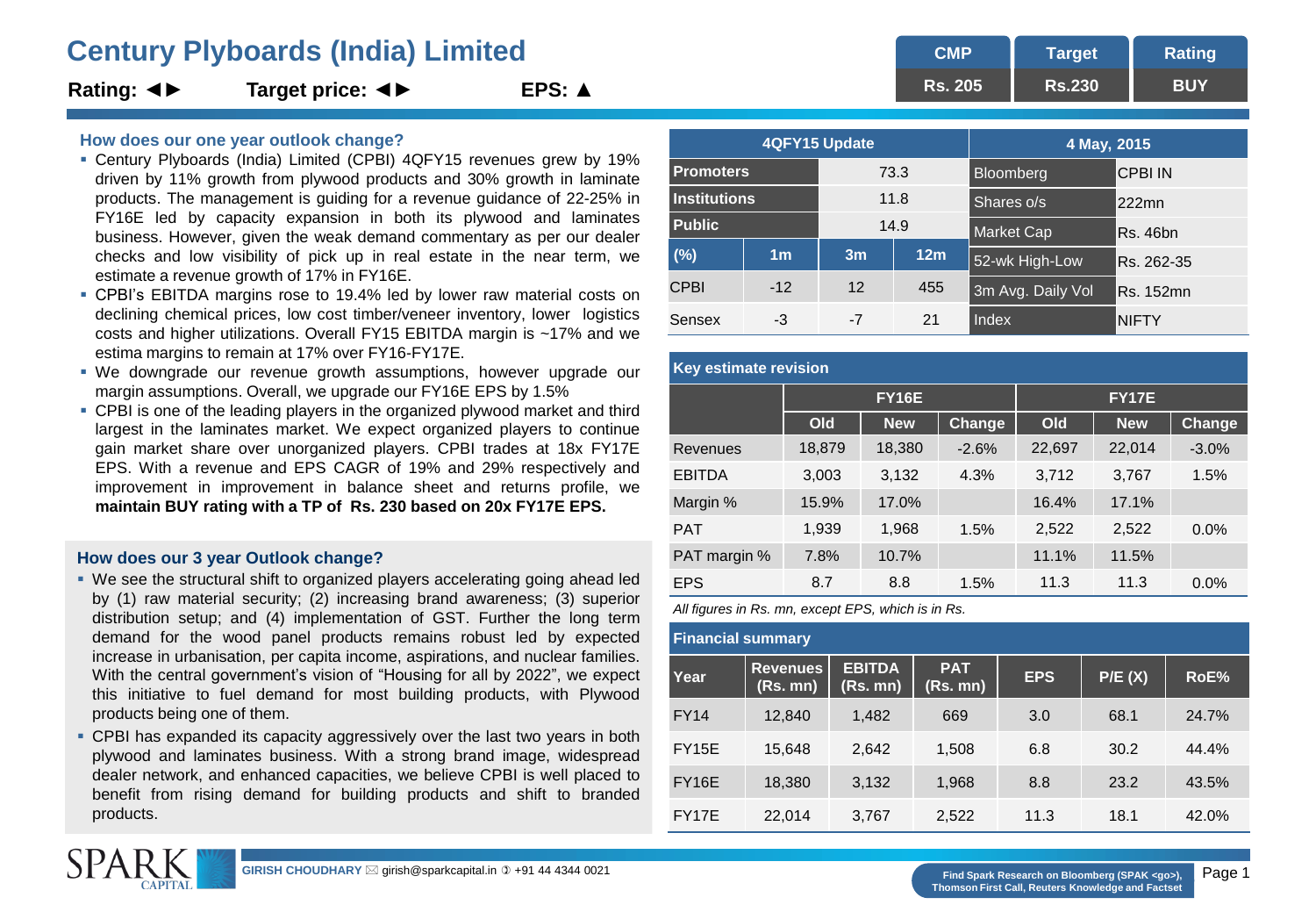# **Century Plyboards (India) Limited <b>CMP** CMP

| <b>Financial results</b> |       |                     |          |           |          |
|--------------------------|-------|---------------------|----------|-----------|----------|
| Rs. mn \ Period          |       | 31-Mar-15 31-Mar-14 | yoy      | 31-Dec-14 | qoq      |
| <b>Revenues</b>          | 4,092 | 3,429               | 19.3%    | 3,858     | 6.1%     |
| Raw material             | 1,506 | 1,672               | $-9.9%$  | 1,527     | $-1.4%$  |
| Purchased goods          | 597   | 383                 | 55.8%    | 420       | 42.2%    |
| Forex                    | $-83$ | $-231$              | $-64.0%$ | $-20$     | 321.5%   |
| Employee costs           | 524   | 394                 | 33.0%    | 494       | 6.0%     |
| Other expenditure        | 754   | 612                 | 23.3%    | 707       | 6.6%     |
| <b>EBITDA</b>            | 793   | 599                 | 32.5%    | 730       | 8.8%     |
| Margins%                 | 19.4% | 17.5%               |          | 18.9%     |          |
| Other income             | 9     | $\overline{7}$      | 20.2%    | 9         | $-7.6%$  |
| Interest                 | 90    | 206                 | $-56.1%$ | 145       | $-37.7%$ |
| Depreciation             | 119   | 89                  | 33.8%    | 116       | 2.2%     |
| <b>PBT</b>               | 593   | 312                 | 90.2%    | 478       | 24.1%    |
| PBT margins %            | 14.5% | 9.1%                |          | 12.4%     |          |
| Tax                      | 114   | 18                  |          | 64        |          |
| Effective tax rate       | 19.1% | 5.8%                |          | 13.5%     |          |
| <b>PAT</b>               | 480   | 294                 | 63.2%    | 414       | 16.0%    |
| Margins                  | 11.7% | 8.6%                |          | 10.7%     |          |
| EPS (Rs.)                | 2.2   | 1.3                 | 63.2%    | 1.9       | 16.0%    |

#### **Rs. 205 Target Rs.230 Rating Quarterly Financial Statements BUY Quarterly Financial Statements BUY**



Plywood segment revenue growth %





Plywood EBIT margins %



Laminate segment revenue growth %

*Source: Spark Capital*

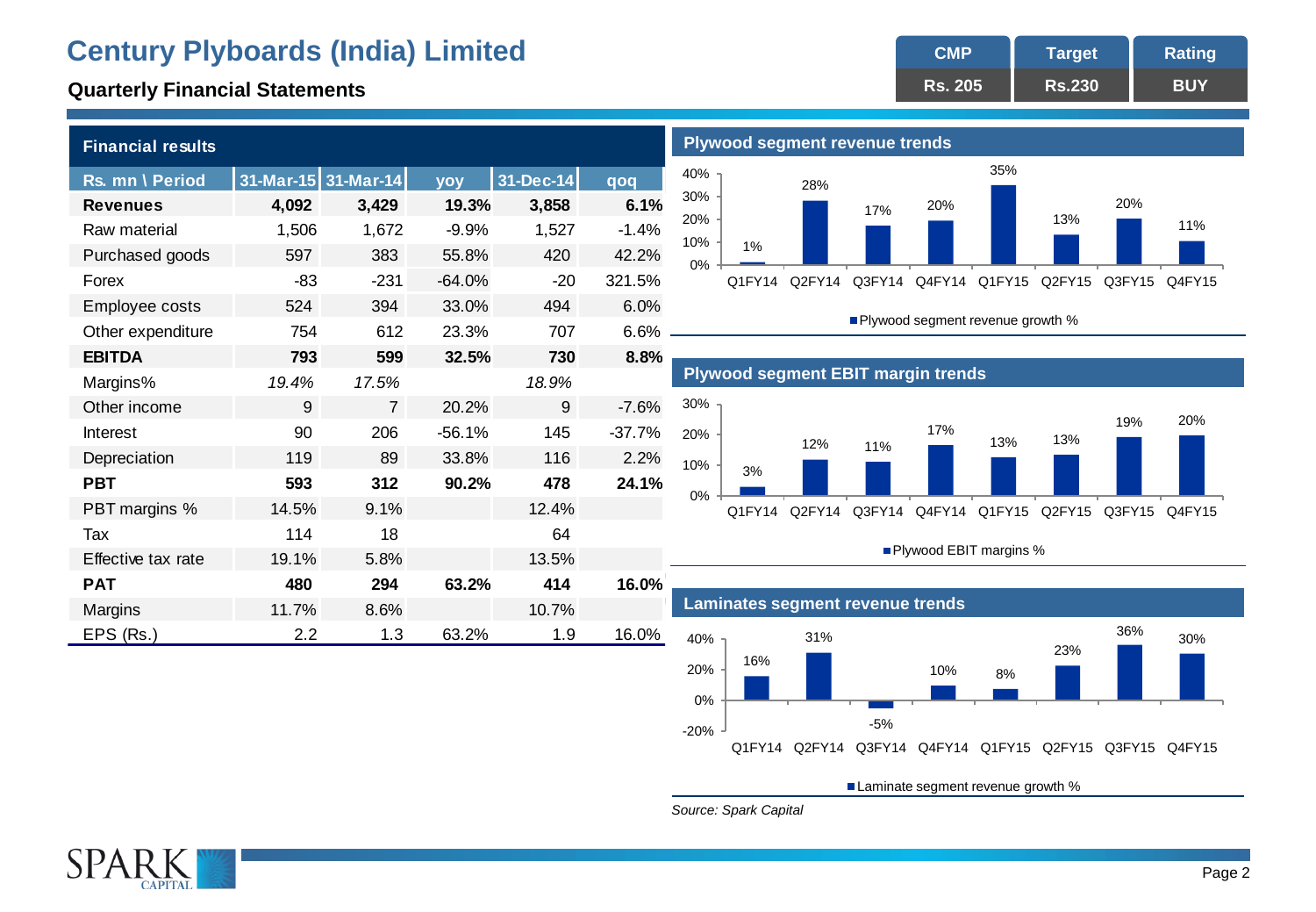# **Century Plyboards (India) Limited <b>CMP** CMP

# **Financial Summary BUY BUY BUY BUY BUY BUY BUY BUY BUY BUY BUY BUY BUY BUY BUY**

| <b>Abridged Financial Statements (Standalone)</b> |             |                |              |              | <b>Key metrics</b>        |             |             |              |        |
|---------------------------------------------------|-------------|----------------|--------------|--------------|---------------------------|-------------|-------------|--------------|--------|
| Rs. mn                                            | <b>FY14</b> | <b>FY15</b>    | <b>FY16E</b> | <b>FY17E</b> |                           | <b>FY14</b> | <b>FY15</b> | <b>FY16E</b> | FY17E  |
| <b>Profit &amp; Loss</b>                          |             |                |              |              | <b>Segment revenues</b>   |             |             |              |        |
| Revenues                                          | 12,840      | 15,648         | 18,380       | 22,014       | Plywood                   | 9,648       | 11,471      | 13,392       | 16,225 |
| <b>EBITDA</b>                                     | 1,482       | 2,642          | 3,132        | 3,767        | Laminates                 | 2,367       | 2,935       | 3,640        | 4,359  |
| Other Income                                      | 95          | 37             | 43           | 51           | <b>CFS</b>                | 547         | 708         | 815          | 896    |
| Depreciation                                      | 332         | 448            | 446          | 486          | <b>Growth ratios</b>      |             |             |              |        |
| <b>EBIT</b>                                       | 1,244       | 2,231          | 2,728        | 3,332        | Revenues                  | 14%         | 22%         | 17%          | 20%    |
| Interest                                          | 551         | 433            | 413          | 365          | <b>EBITDA</b>             | 31%         | 78%         | 19%          | 20%    |
| <b>PBT</b>                                        | 693         | 1,798          | 2,315        | 2,967        | <b>PBT</b>                | 27%         | 159%        | 29%          | 28%    |
| Exceptionals loss/(Income)                        | ۰.          | $\blacksquare$ |              | $\sim$       | PAT                       | 27%         | 125%        | 30%          | 28%    |
| Tax                                               | 24          | 290            | 347          | 445          | <b>Margins Ratios</b>     |             |             |              |        |
| PAT after exceptionals                            | 669         | 1,508          | 1,968        | 2,522        | <b>EBITDA</b>             | 11.5%       | 16.9%       | 17.0%        | 17.1%  |
| <b>Balance Sheet</b>                              |             |                |              |              | <b>PBT</b>                | 5.4%        | 11.5%       | 12.6%        | 13.5%  |
| Networth                                          | 2,914       | 3,876          | 5,174        | 6,838        | PAT                       | 5.2%        | 9.6%        | 10.7%        | 11.5%  |
| <b>Total Debt</b>                                 | 4,912       | 5,011          | 4,711        | 4,411        | <b>Performance Ratios</b> |             |             |              |        |
| Deferred Tax & MI                                 | (5)         | (70)           | (70)         | (70)         | Net Debt to Equity $(x)$  | 1.6         | 1.2         | 0.9          | 0.6    |
| <b>Total Networth &amp; Liabilities</b>           | 7,821       | 8,817          | 9,815        | 11,179       | <b>RoAE</b> (%)           | 24.7%       | 44.4%       | 43.5%        | 42.0%  |
| Gross Block                                       | 3,682       | 4,138          | 4,788        | 5,438        | RoCE (%)                  | 16.0%       | 22.4%       | 24.7%        | 26.8%  |
| Net Block + CWIP                                  | 2,307       | 2,316          | 2,520        | 2,684        | Gross Asset Turnover (x)  | 3.8         | 4.0         | 4.1          | 4.3    |
| Investments                                       | 378.9       | 451.2          | 451.2        | 451.2        | Net Working Capital Days  | 141         | 137         | 133          | 129    |
| Net working capital (ex cash)                     | 4,954       | 5,880          | 6,706        | 7,790        | Interest coverage (x)     | 2.3         | 5.2         | 6.6          | 9.1    |
| Cash                                              | 180         | 170            | 138          | 254          | <b>Valuation metrics</b>  |             |             |              |        |
| Net working capital                               | 5,134       | 6,050          | 6,844        | 8,044        | Shares Outstanding (mn)   | 223         | 223         | 223          | 222.5  |
| <b>Total Assets</b>                               | 7,821       | 8,817          | 9,815        | 11,179       | Market Cap (Rs. mn)       | 45,618      | 45,618      | 45,618       | 45,618 |
| <b>Cash Flows</b>                                 |             |                |              |              | <b>EPS</b>                | 3.0         | 6.8         | 8.8          | 11.3   |
| Cash flows from operating                         | 306         | 1,365          | 2,000        | 2,290        | P/E(x)                    | 68.1        | 30.2        | 23.2         | 18.1   |
| Cash flows from investing                         | (533)       | (529)          | (650)        | (650)        | Price to Book (x)         | 15.7        | 11.8        | 8.8          | 6.7    |
| Cash flows from financing                         | (391)       | (847)          | (1, 383)     | (1,523)      | EV/EBITDA (x)             | 33.8        | 19.0        | 16.0         | 13.2   |
| Free Cash Flows                                   | (777)       | 403            | 937          | 1.275        | Dividend vield $(% )$     | 0.5%        | 1.0%        | 1.3%         | 1.6%   |

| Abridged Financial Statements (Standalone) |             |             |              |                          | <b>Key metrics</b>        |             |             |              |        |
|--------------------------------------------|-------------|-------------|--------------|--------------------------|---------------------------|-------------|-------------|--------------|--------|
| रेs. mn                                    | <b>FY14</b> | <b>FY15</b> | <b>FY16E</b> | <b>FY17E</b>             |                           | <b>FY14</b> | <b>FY15</b> | <b>FY16E</b> | FY17E  |
| Profit & Loss                              |             |             |              |                          | <b>Segment revenues</b>   |             |             |              |        |
| Revenues                                   | 12,840      | 15,648      | 18,380       | 22,014                   | Plywood                   | 9,648       | 11,471      | 13,392       | 16,225 |
| <b>EBITDA</b>                              | 1,482       | 2,642       | 3,132        | 3,767                    | Laminates                 | 2,367       | 2,935       | 3,640        | 4,359  |
| Other Income                               | 95          | 37          | 43           | 51                       | <b>CFS</b>                | 547         | 708         | 815          | 896    |
| Depreciation                               | 332         | 448         | 446          | 486                      | <b>Growth ratios</b>      |             |             |              |        |
| EBIT                                       | 1,244       | 2,231       | 2,728        | 3,332                    | Revenues                  | 14%         | 22%         | 17%          | 20%    |
| Interest                                   | 551         | 433         | 413          | 365                      | <b>EBITDA</b>             | 31%         | 78%         | 19%          | 20%    |
| <b>PBT</b>                                 | 693         | 1,798       | 2,315        | 2,967                    | <b>PBT</b>                | 27%         | 159%        | 29%          | 28%    |
| Exceptionals loss/(Income)                 |             |             |              | $\overline{\phantom{a}}$ | <b>PAT</b>                | 27%         | 125%        | 30%          | 28%    |
| Tax                                        | 24          | 290         | 347          | 445                      | <b>Margins Ratios</b>     |             |             |              |        |
| PAT after exceptionals                     | 669         | 1,508       | 1,968        | 2,522                    | <b>EBITDA</b>             | 11.5%       | 16.9%       | 17.0%        | 17.1%  |
| <b>Balance Sheet</b>                       |             |             |              |                          | <b>PBT</b>                | 5.4%        | 11.5%       | 12.6%        | 13.5%  |
| Networth                                   | 2,914       | 3,876       | 5,174        | 6,838                    | <b>PAT</b>                | 5.2%        | 9.6%        | 10.7%        | 11.5%  |
| <b>Total Debt</b>                          | 4,912       | 5,011       | 4,711        | 4,411                    | <b>Performance Ratios</b> |             |             |              |        |
| Deferred Tax & MI                          | (5)         | (70)        | (70)         | (70)                     | Net Debt to Equity (x)    | 1.6         | 1.2         | 0.9          | 0.6    |
| <b>Total Networth &amp; Liabilities</b>    | 7,821       | 8,817       | 9,815        | 11,179                   | <b>RoAE</b> (%)           | 24.7%       | 44.4%       | 43.5%        | 42.0%  |
| <b>Gross Block</b>                         | 3,682       | 4,138       | 4,788        | 5,438                    | RoCE (%)                  | 16.0%       | 22.4%       | 24.7%        | 26.8%  |
| Net Block + CWIP                           | 2,307       | 2,316       | 2,520        | 2,684                    | Gross Asset Turnover (x)  | 3.8         | 4.0         | 4.1          | 4.3    |
| Investments                                | 378.9       | 451.2       | 451.2        | 451.2                    | Net Working Capital Days  | 141         | 137         | 133          | 129    |
| Net working capital (ex cash)              | 4,954       | 5,880       | 6,706        | 7,790                    | Interest coverage (x)     | 2.3         | 5.2         | 6.6          | 9.1    |
| Cash                                       | 180         | 170         | 138          | 254                      | <b>Valuation metrics</b>  |             |             |              |        |
| Net working capital                        | 5,134       | 6,050       | 6,844        | 8,044                    | Shares Outstanding (mn)   | 223         | 223         | 223          | 222.5  |
| <b>Total Assets</b>                        | 7,821       | 8,817       | 9,815        | 11,179                   | Market Cap (Rs. mn)       | 45,618      | 45,618      | 45,618       | 45,618 |
| <b>Cash Flows</b>                          |             |             |              |                          | <b>EPS</b>                | 3.0         | 6.8         | 8.8          | 11.3   |
| Cash flows from operating                  | 306         | 1,365       | 2,000        | 2,290                    | P/E(x)                    | 68.1        | 30.2        | 23.2         | 18.1   |
| Cash flows from investing                  | (533)       | (529)       | (650)        | (650)                    | Price to Book (x)         | 15.7        | 11.8        | 8.8          | 6.7    |
| Cash flows from financing                  | (391)       | (847)       | (1, 383)     | (1,523)                  | EV/EBITDA (x)             | 33.8        | 19.0        | 16.0         | 13.2   |
| <b>Free Cash Flows</b>                     | (777)       | 403         | 937          | 1,275                    | Dividend yield (%)        | 0.5%        | 1.0%        | 1.3%         | 1.6%   |

**Rs. 205**

**Target Rs.230**

**Rating**

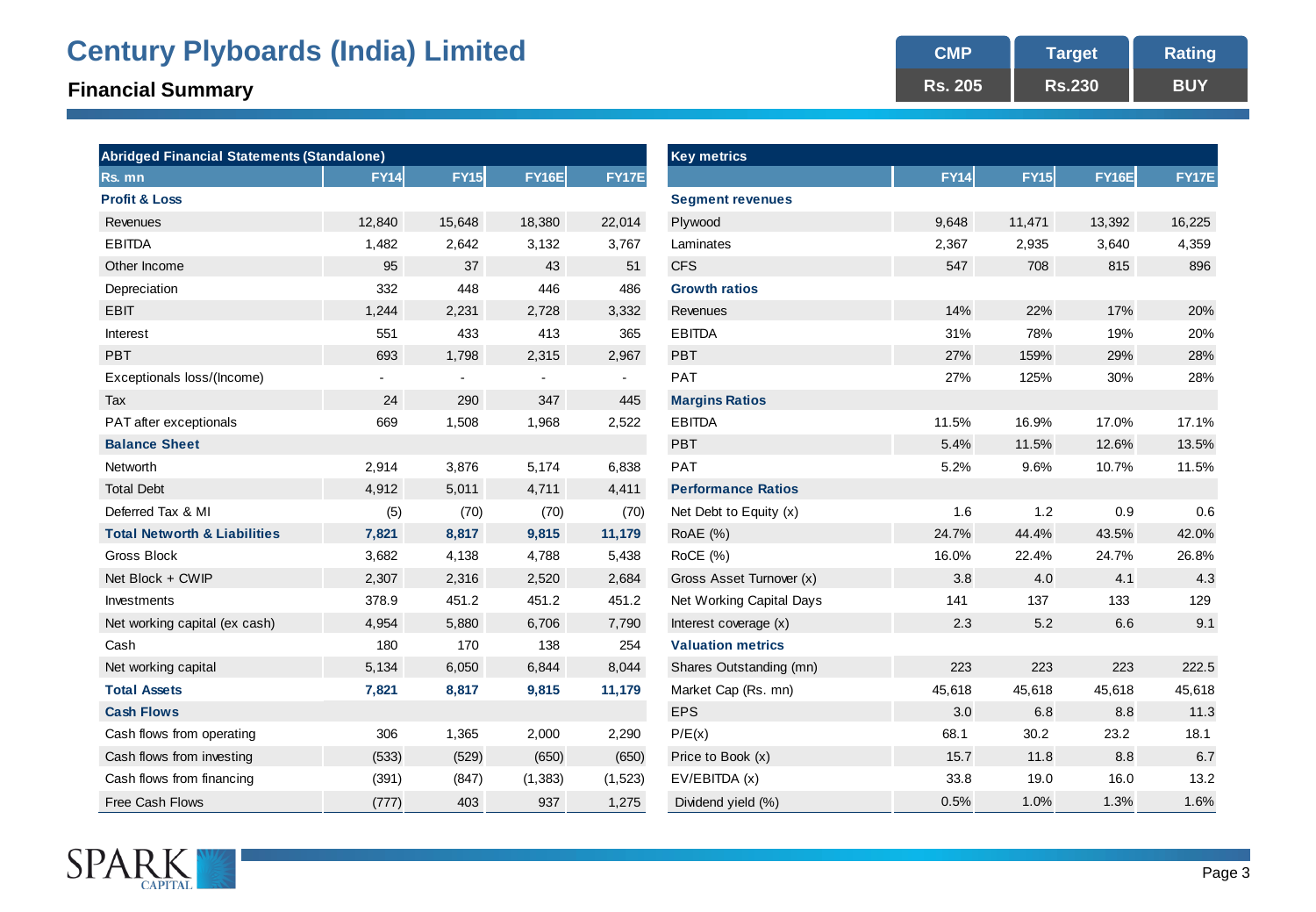|                                 | <b>Century Plyboards (India) Limited</b> |            |                         |          | <b>CMP</b>          | <b>Target</b>         | <b>Rating</b> |
|---------------------------------|------------------------------------------|------------|-------------------------|----------|---------------------|-----------------------|---------------|
| <b>Recommendation History</b>   |                                          |            |                         |          | <b>Rs. 205</b>      | <b>Rs.230</b>         | <b>BUY</b>    |
| 300<br>250<br>200<br>150<br>100 |                                          |            | <b>Century Plyboard</b> |          | men Munder and work |                       |               |
| 50                              |                                          |            |                         |          |                     |                       |               |
| $\mathbf 0$<br>1-Apr-12         | $1-Oct-12$                               | $1-Apr-13$ | $1-Oct-13$              | 1-Apr-14 | $1-Oct-14$          |                       | 1-Apr-15      |
|                                 |                                          |            | -Historical<br>• Target |          |                     |                       |               |
| <b>Report Date</b>              |                                          |            | CMP (Rs.)               |          | <b>TP (Rs.)</b>     | <b>Recommendation</b> |               |
| 23/Jan/15                       |                                          |            | 185                     |          | 230                 | Buy                   |               |
| 05/Jan/15                       |                                          |            | 162                     |          | 195                 | <b>Buy</b>            |               |

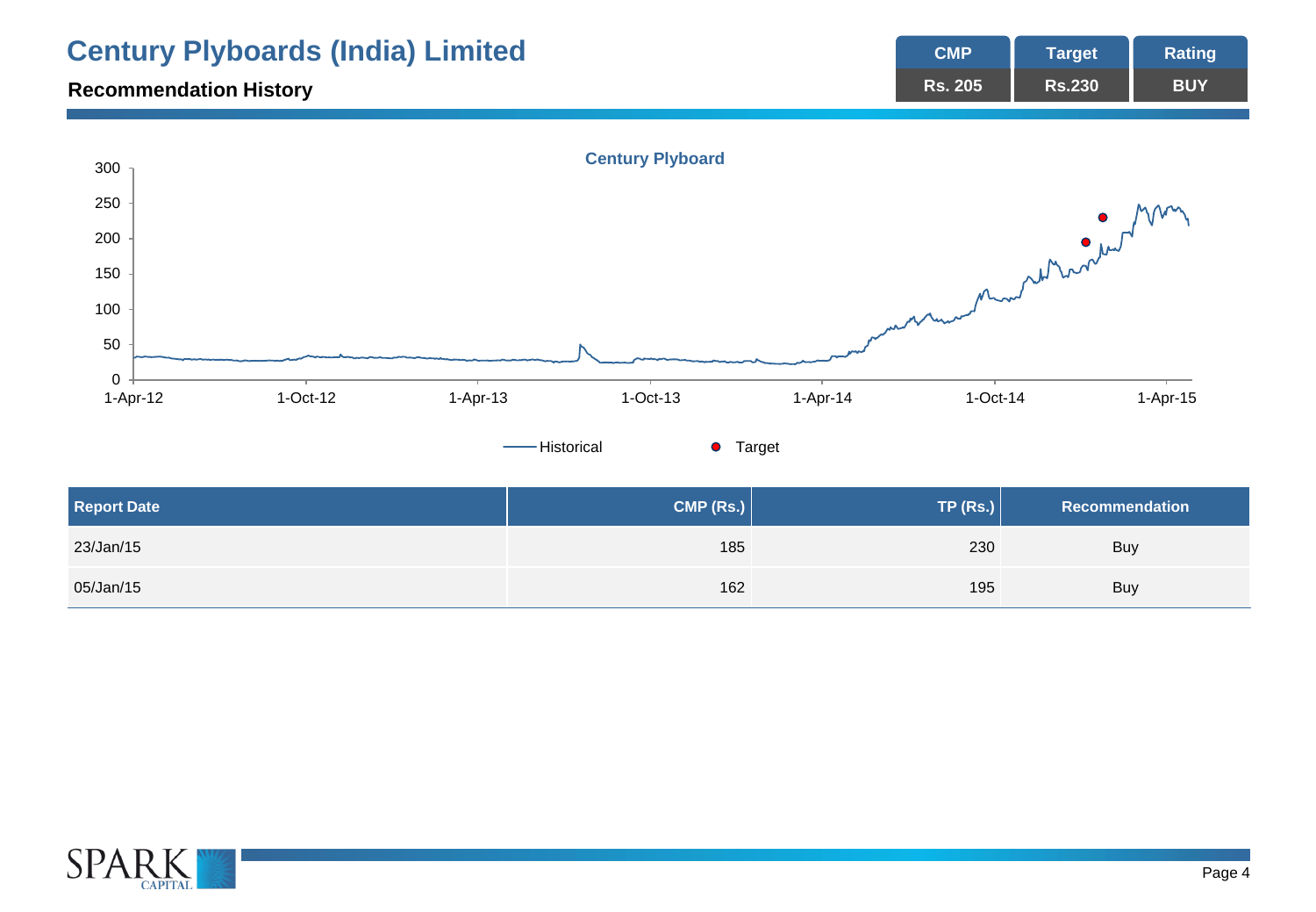|                                 |            | <b>Century Plyboards (India) Limited</b>                                                             | <b>CMP</b>                                                                  | <b>Target</b>                                     | Rating     |  |  |
|---------------------------------|------------|------------------------------------------------------------------------------------------------------|-----------------------------------------------------------------------------|---------------------------------------------------|------------|--|--|
| <b>Disclaimer</b>               |            |                                                                                                      | <b>Rs. 205</b>                                                              | <b>Rs.230</b>                                     | <b>BUY</b> |  |  |
|                                 |            |                                                                                                      |                                                                             |                                                   |            |  |  |
| <b>Absolute</b>                 | <b>BUY</b> | <b>REDUCE</b><br>Stock expected to provide positive returns of >15% over a 1-year horizon            | Stock expected to provide returns of $<5\% - 10\%$ over a 1-year<br>horizon |                                                   |            |  |  |
| Rating<br><b>Interpretation</b> | <b>ADD</b> | Stock expected to provide positive returns of $>5\% - <15\%$ over a 1-year<br><b>SELL</b><br>horizon |                                                                             | Stock expected to fall >10% over a 1-year horizon |            |  |  |

### **Spark Disclaimer**

Spark Capital Advisors (India) Private Limited (Spark Capital) and its affiliates are engaged in investment banking, investment advisory and institutional equities and infrastructure advisory services. Spark Capital is registered with SEBI as a Stock Broker and Category 1 Merchant Banker.

We hereby declare that our activities were neither suspended nor we have defaulted with any stock exchange authority with whom we are registered in the last five years. We have not been debarred from doing business by any Stock Exchange/SEBI or any other authorities, nor has our certificate of registration been cancelled by SEBI at any point of time.

Spark Capital has a subsidiary Spark Investment Advisors (India) Private Limited which is engaged in the services of providing investment advisory services and is registered with SEBI as Investment Advisor. Spark Capital has also an associate company Spark Infra Advisors (India) Private Limited which is engaged in providing infrastructure advisory services.

This document does not constitute or form part of any offer or solicitation for the purchase or sale of any financial instrument or as an official confirmation of any transaction. This document is provided for assistance only and is not intended to be and must not alone be taken as the basis for an investment decision. Nothing in this document should be construed as investment or financial advice, and nothing in this document should be construed as an advice to buy or sell or solicitation to buy or sell the securities of companies referred to in this document.

Each recipient of this document should make such investigations as it deems necessary to arrive at an independent evaluation of an investment in the securities of companies referred to in this document (including the merits and risks involved), and should consult its own advisors to determine the merits and risks of such an investment. This document is being supplied to you solely for your information and may not be reproduced, redistributed or passed on, directly or indirectly, to any other person or published, copied, in whole or in part, for any purpose. This report is not directed or intended for distribution to or use by any person or entity who is a citizen or resident of or located in any locality, state, country or other jurisdiction, where such distribution, publication, availability or use would be contrary to law, regulation or which would subject Spark Capital and/or its affiliates to any registration or licensing requirement within such jurisdiction. The securities described herein may or may not be eligible for sale in all jurisdictions or to a certain category of investors. Persons in whose possession this document may come are required to inform themselves of and to observe such applicable restrictions. This material should not be construed as an offer to sell or the solicitation of an offer to buy any security in any jurisdiction where such an offer or solicitation would be illegal.

Spark Capital makes no representation or warranty, express or implied, as to the accuracy, completeness or fairness of the information and opinions contained in this document. Spark Capital , its affiliates, and the employees of Spark Capital and its affiliates may, from time to time, effect or have effected an own account transaction in, or deal as principal or agent in or for the securities mentioned in this document. They may perform or seek to perform investment banking or other services for, or solicit investment banking or other business from, any company referred to in this report.

This report has been prepared on the basis of information, which is already available in publicly accessible media or developed through an independent analysis by Spark Capital. While we would endeavour to update the information herein on a reasonable basis, Spark Capital and its affiliates are under no obligation to update the information. Also, there may be regulatory, compliance or other reasons that prevent Spark Capital and its affiliates from doing so. Neither Spark Capital nor its affiliates or their respective directors, employees, agents or representatives shall be responsible or liable in any manner, directly or indirectly, for views or opinions expressed in this report or the contents or any errors or discrepancies herein or for any decisions or actions taken in reliance on the report or the inability to use or access our service in this report or for any loss or damages whether direct or indirect, incidental, special or consequential including without limitation loss of revenue or profits that may arise from or in connection with the use of or reliance on this report.